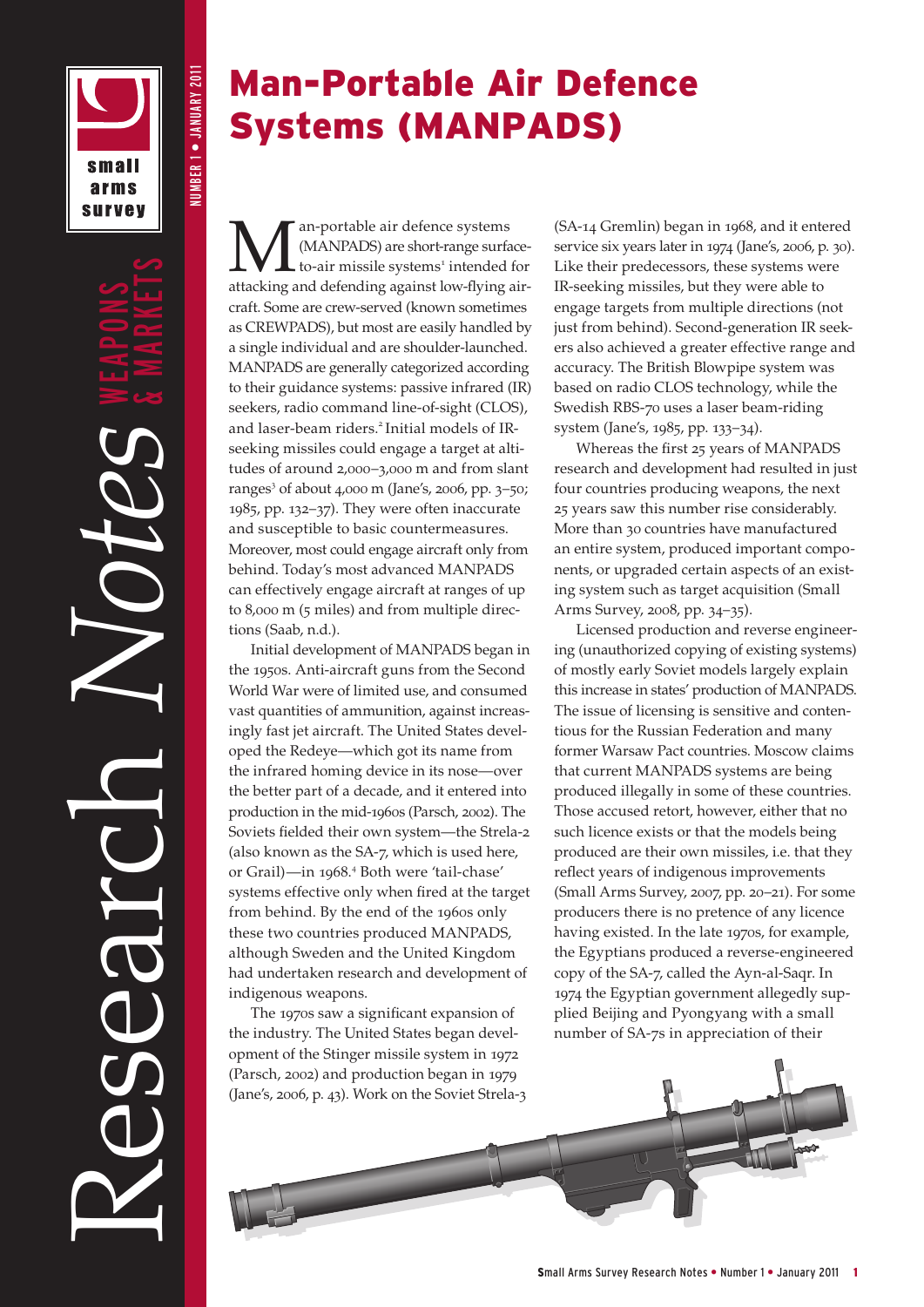### Table 1 Selected incidents of reported MANPADS attacks on civilian aircraft

| <b>Date</b><br>dd.mm.yy | <b>Location</b>                        | <b>Target</b>                                                  | <b>Fatalities</b> | <b>Description</b>                                                                                                                                                                                                                                                 |
|-------------------------|----------------------------------------|----------------------------------------------------------------|-------------------|--------------------------------------------------------------------------------------------------------------------------------------------------------------------------------------------------------------------------------------------------------------------|
| 12.03.75                | Vietnam                                | Air Vietnam<br>Douglas C-54D-5-<br><b>DC</b>                   | 26                | The passenger airliner, en route from Vientiane, crashed some 350 km (215<br>miles) northeast of its scheduled destination, Saigon (now Ho Chi Minh City).<br>All passengers and crew members were killed.                                                         |
| 03.07.78                | Zimbabwe                               | Air Rhodesia<br>Vickers 782D<br>Viscount                       | 38                | An SA-7 missile hit the passenger plane's right wing shortly after take-off<br>from Kariba. The plane crash-landed. Zimbabwe People's Revolutionary<br>Army (ZIPRA) rebels, responsible for the shooting, subsequently killed many<br>of the plane's survivors.    |
| 12.02.79                | Zimbabwe                               | Air Rhodesia<br>Vickers 748D<br>Viscount                       | 59                | ZIPRA fired on the aircraft with an SA-7 after it left Kariba, hitting the left<br>engine, killing all aboard.                                                                                                                                                     |
| 08.11.83                | Angola                                 | Angola Airlines<br>Boeing 737-2M2                              | 130               | Immediately after taking off from Lubango, the plane crashed. National<br>Union for the Total Independence of Angola (UNITA) rebels claimed credit<br>for downing the plane with a missile. The Angolan government blamed the<br>crash on a technical malfunction. |
| 04.09.85                | Afghanistan                            | Bakhtar Afghan<br>Antonov AN-26                                | 52                | The plane was shot down with a surface-to-air missile shortly after take-off<br>from Kandahar.                                                                                                                                                                     |
| 16.08.86                | Sudan                                  | Sudan Airways<br>Fokker F-27                                   | 60                | The Sudan People's Liberation Army (SPLA) firing a SA-7 brought down the<br>aircraft shortly after take-off from Malakal.                                                                                                                                          |
| 11.06.87                | Afghanistan                            | <b>Bakhtar</b><br>Alwatana<br>Antonov AN-26                    | 53                | The plane was shot down near Khost on its way from Kandahar to Kabul.                                                                                                                                                                                              |
| 08.12.88                | Western Sahara                         | Two T&G Aviation<br>Douglas DC-7CF                             | 5                 | Two aircraft on the way from Senegal to Morocco were hit (in an engine)<br>with SA-7s while flying at 3,352 metre (11,000 ft) over Western Sahara.<br>One crashed, killing all five aboard. The other managed to land safely in<br>Morocco.                        |
| 06.04.94                | Rwanda                                 | Rwandan<br>government<br><b>Dassault</b><br>Falcon 50          | 12                | The plane, carrying the presidents of Burundi and Rwanda, was shot down<br>on approach to Kigali from peace talks in Tanzania.                                                                                                                                     |
| 10.10.98                | Democratic<br>Republic of the<br>Congo | Lignes<br>Aeriennes<br>Congolaises<br><b>Boeing 727-30</b>     | 41                | The plane was shot down with an SA-7 missile shortly after take-off<br>from Kindu.                                                                                                                                                                                 |
| 02.01.99                | Angola                                 | <b>Transafrik</b><br>Lockheed<br>$L-100-30$<br><b>Hercules</b> | 9                 | UNITA shot down the plane some 20 minutes after take-off from Huambo on<br>the way to Luanda. (A Hercules aircraft had suffered a similar fate upon<br>departing Huambo a week earlier, in which 14 people perished.)                                              |
| 28.11.02                | Kenya                                  | Arkia Boeing<br>757-3E7                                        | $\mathbf{0}$      | Two SA-7 missiles missed the plane carrying 271 people shortly after take-<br>off from Mombasa.                                                                                                                                                                    |
| 22.11.03                | Iraq                                   | European<br>Air Transport<br>Airbus<br>A300B4-203F             | $\mathbf{0}$      | An SA-7 missile hit the cargo plane's wing as it climbed past 2,438 m (8,000<br>ft.). The heavily damaged plane returned to Baghdad safely.                                                                                                                        |
| 23.03.07                | Somalia                                | Transaviaexport<br><b>IL-76TD</b>                              | 11                | The plane crashed after one of two SA-18 missiles fired by Hizbul Shabaab<br>hit the plane shortly after take-off from Mogadishu                                                                                                                                   |
| 13.08.07                | Iraq                                   | Nordic Airways<br>$MD-83$                                      | $\theta$          | Pilots of the passenger jet said two missiles were fired at their plane after<br>take-off from Sulaimaniya.                                                                                                                                                        |

Sources: ASN (2010); Chivers (2007); USDoS (2005; 2008); UNSC (2007, para. 39)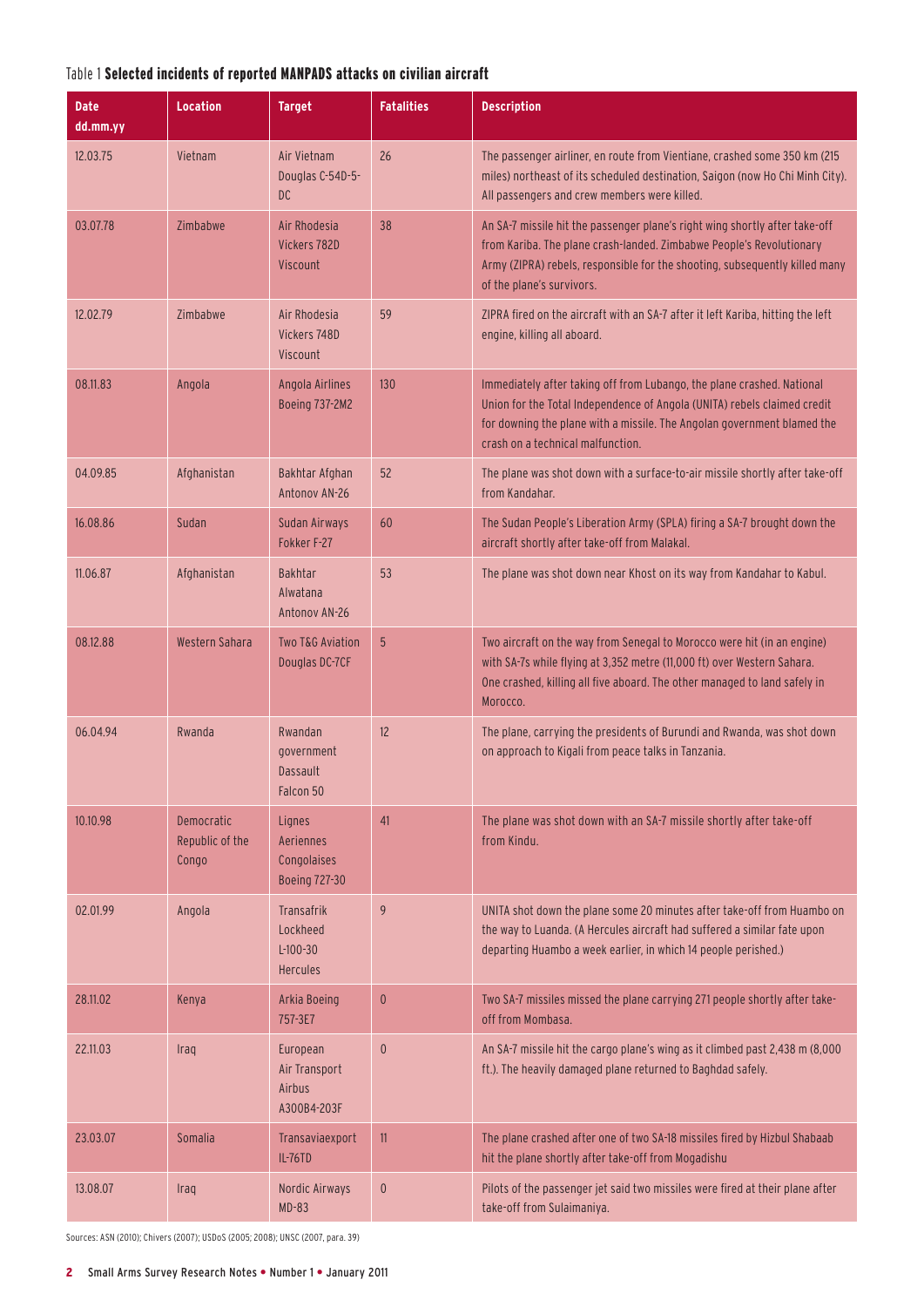

support during the 1973 Yom Kippur War. Subsequently, both China and North Korea produced their own versions of the weapon (Jane's, 2006, p. 10). There are also reports that the US Stinger has been illegally copied, albeit not as widely as Soviet models.<sup>5</sup>

Later generation IR MANPADS have longer ranges, more effective seekers, and are more resistant to IR countermeasures than their predecessors (Jane's, 2006). Many systems also have larger warheads, with proximity, delay, or grazing fuses, which increase the missiles' lethality, and, in some cases, the types of targets that can be engaged. The Bolide missile, which is compatible with the RBS-70 launcher, is reportedly effective against both air and ground targets (Saab, n.d.).

MANPADS and their missiles were built in large numbers and transferred widely, often without stringent controls or oversight. More than 100 countries—and non-state actors possess these weapons (Small Arms Survey, 2004, pp. 83-87). Of the 500,000– 750,000 MANPADS believed to be in circulation, some 99 per cent are estimated to be in state inventories (GAO, 2004, p. 10). But many governments and regional organizations deem the stockpile management procedures for tens of thousands of these weapons to

be wanting (see, for example, Schroeder, 2007). The United States alone has destroyed more than 32,000 MANPADS since 2003 in more than two dozen countries, and has improved security in depots holding thousands more missiles (USDoS, 2010, p. 7; USDoS, 2009). More than 30 non-state armed groups in more than 20 countries are reported to possess—or have possessed—MANPADS (Small Arms Survey, 2008, pp. 32–33), the result of deliberate government policy, seizure on the battlefield, lax export controls, and stockpile mismanagement.

MANPADS are designed to function for many years. A shelf-life of ten or even twenty years is not unheard of. The two SA-7b MANPADS used in the November 2002 attack against the Israeli airliner in Mombasa, Kenya, reportedly comprised critical components manufactured in the 1970s (see, for example, United Nations, 2003, pp. 29–30; Richardson, 2003) (See Table 1 on page 2 for examples of MANPADS attacks on civilian aircraft). Storage conditions can affect the longevity of the system.<sup>6</sup>

Recent advances in MANPADS technology have increased their range, speed, and target sets. New motors, for example, have extended the ranges of systems such as the



SA-7b missile recovered from an arms cache in Iraq, September 2008. Markings on the launch tube indicate that it was manufactured in 1978.

Photo: United States Central Command (released to the Federation of American Scientists in May 2010)

Swedish Bolide, and increasingly sophisticated proximity fuses allow for more effective engagement of smaller targets, such as UAVs (Jane's, 2009a; Jane's, 2009b).

Other recent advances include the introduction of automated commandand-control systems. Belarus and Israel have developed the Shlem and Red Sky, respectively. These are integrated multiple launch systems that rely on global positioning and infrared technology to reach targets with greater accuracy. One added benefit is that the launch unit is equipped so that the operator can send cues to the launcher from a distance via computer (Gyürösi, 2003; Republic of Belarus, 2009; Jane's, 2010b).

#### **Sourcing**

This *Research Note* is based on Eric G. Berman and Jonah Leff, "Light Weapons: Products, Producers, and Proliferation," *Small Arms Survey 2008: Risk and Resilience,* Cambridge: Cambridge University Press, pp. 7–41. It has been updated by Eric G. Berman and Matt Schroeder.

#### **Notes**

- 1 Short-range surface-to-air-missiles generally have maximum ranges of less than 10,000 m. Medium- and long-range surfaceto-air-missiles have maximum ranges more than ten times the distance of short-range models.
- 2 In addition to the three main types of guidance systems identified above, the Chinese produce a version of their QW-3 missile featuring a laser semi-active guidance system (Jane's, 2010a).
- 3 Slant range is the 'line of sight' distance between the weapon and target (in contrast to the vertical altitude of the target).
- 4 Strela is Russian for 'arrow'. Moscow designated it the 9K32M, but this text refers to it as the North Atlantic Treaty Organization (NATO) designated SA-7b or Grail, by which it is commonly known. Variants of the weapon are known as the Hongying 5 or HN-5 in China, the Anza in Pakistan, the Ayn-al-Saqr in Egypt, and the CA-94M in Romania.
- 5 For example, a Greek industrialist affiliated with the licensed production of the Stinger shared proprietary information on the missile with the Soviets (Anastasi, 1987a; 1987b).
- 6 Thermal batteries used in MANPADS have long shelf-lives, but once activated